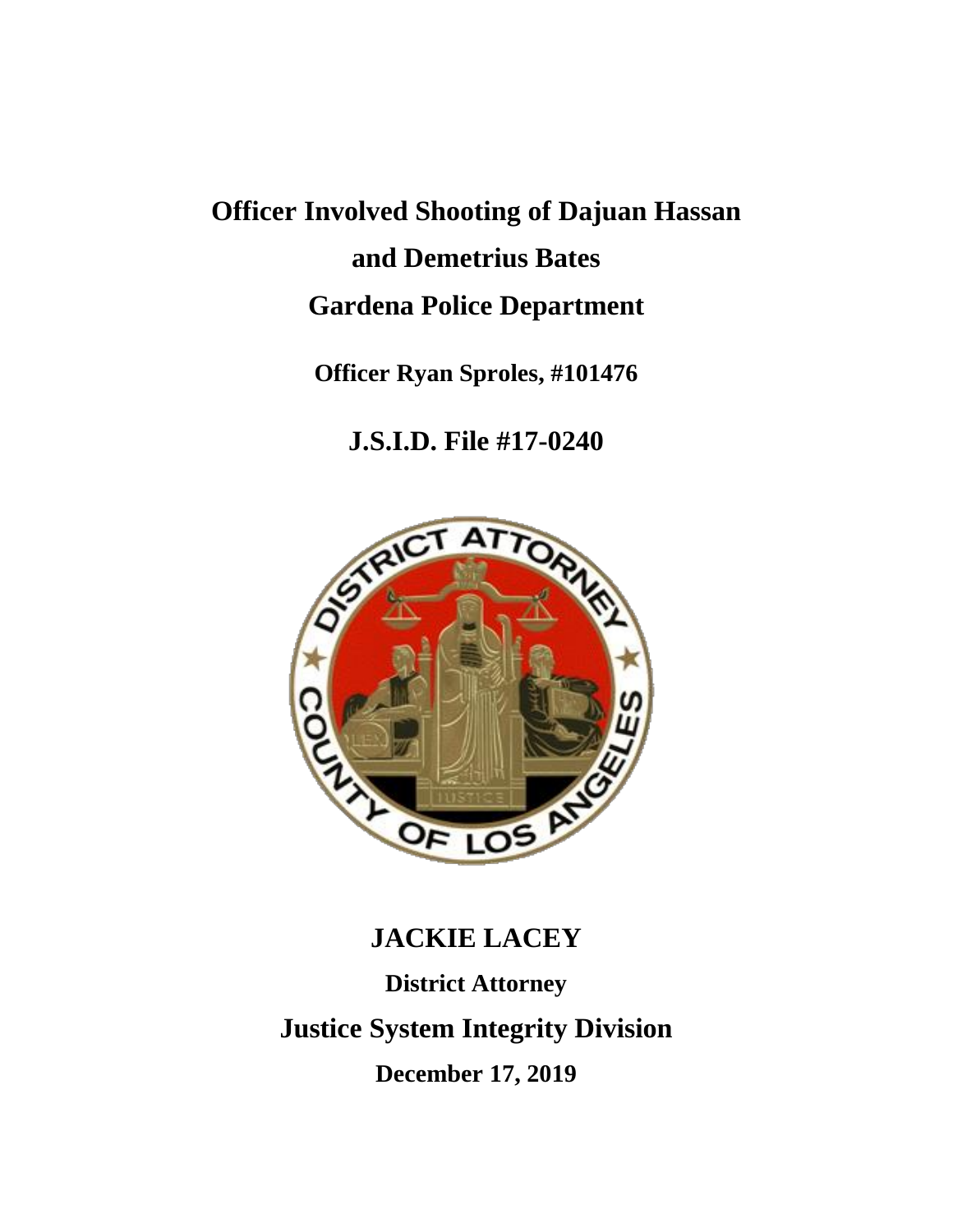#### **MEMORANDUM**

| TO:             | <b>CHIEF MICHAEL SAFFELL</b><br>Gardena Police Department<br>1718 West 162nd Street<br>Gardena, California 90247 |
|-----------------|------------------------------------------------------------------------------------------------------------------|
|                 | <b>CAPTAIN KENT WEGENER</b><br>Los Angeles County Sheriff's Department                                           |
|                 | Homicide Bureau                                                                                                  |
|                 | 1 Cupania Circle                                                                                                 |
|                 | Monterey Park, California 91755                                                                                  |
| FROM:           | <b>JUSTICE SYSTEM INTEGRITY DIVISION</b>                                                                         |
|                 | Los Angeles County District Attorney's Office                                                                    |
| <b>SUBJECT:</b> | Officer Involved Shooting of Dajuan Hassan and Demetrius Bates<br>J.S.I.D. File #17-0240                         |
|                 | L.A.S.D. File #017-00050-3199-055                                                                                |
| DATE:           | December 17, 2019                                                                                                |

The Justice System Integrity Division of the Los Angeles County District Attorney's Office has completed its review of the May 15, 2017, non-fatal shooting of Dajuan Hassan and Demetrius Bates by Gardena Police Department (GPD) Officer Ryan Sproles. We have determined that insufficient evidence exists to prove beyond a reasonable doubt that Officer Sproles committed an unlawful assault when he fired his duty weapon.

The District Attorney's Command Center was notified of this shooting on May 15, 2017, at approximately 1:26 p.m. The District Attorney Response Team responded to the scene and was given a briefing and walk-through by Los Angeles County Sheriff's Department (LASD) Lieutenant Rodney Moore.

The following analysis is based on reports and other materials, including recorded interviews of witnesses, 9-1-1 calls, radio communications, body-worn videos, dash camera videos, and photographs submitted to this office by LASD Homicide Bureau. No compelled statement, if one exists, was considered in this analysis

#### **FACTUAL ANALYSIS**

On May 15, 2017, at approximately 10:55 a.m., a woman arrived at her home on Spinning Avenue in Torrance, located within several blocks of Gardena. She noticed a silver Chevrolet Impala parked on the street in front of her house. As she walked into her house, she saw a man run through her back yard and jump the rear fence. Moments later, she saw the Impala speed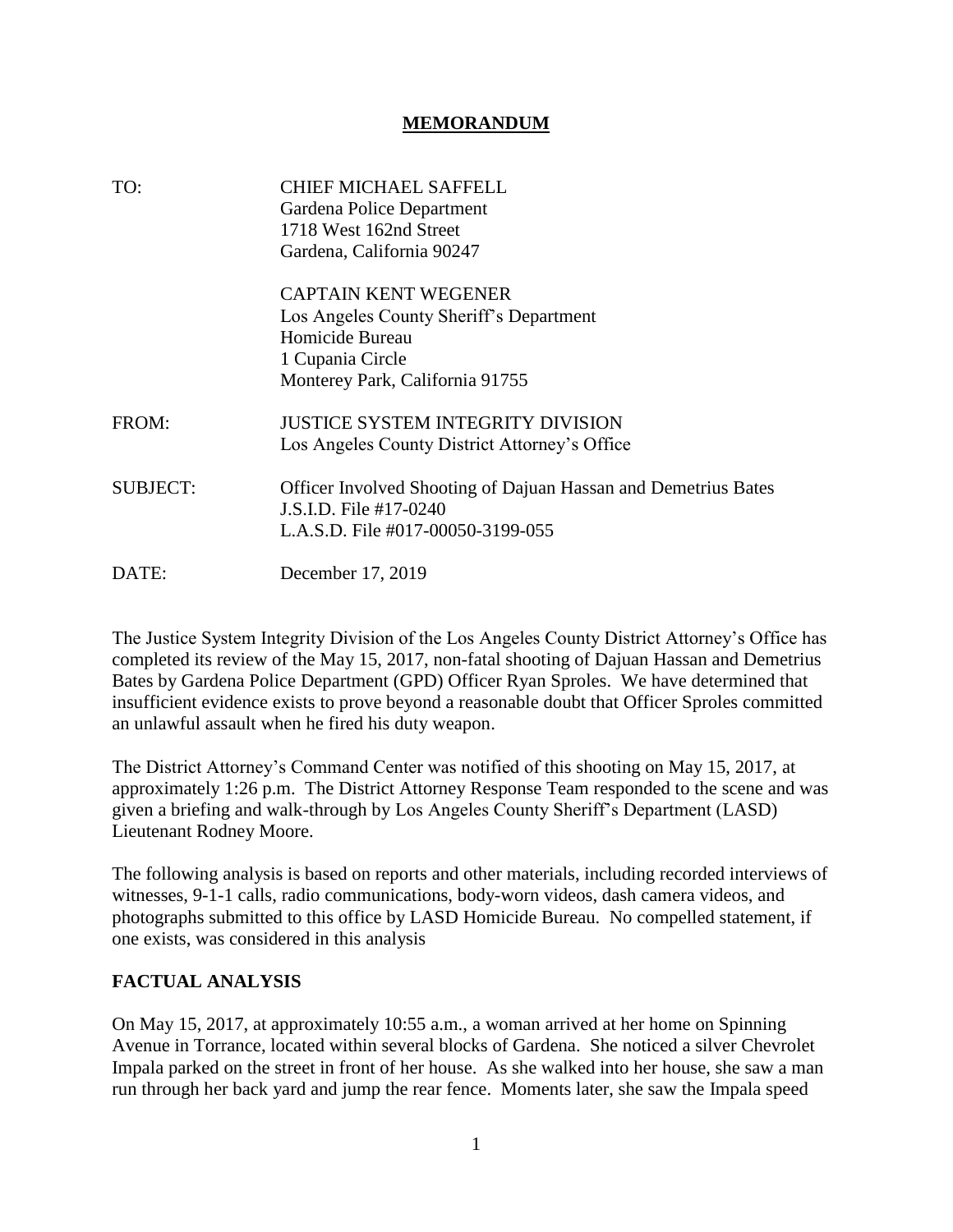away from the house. The woman entered her house and saw that it had been ransacked. She called the Torrance Police Department (TPD), reported what she had seen, and provided a description of the Impala, including the license plate number. She told the operator that a shotgun had been taken in the burglary.<sup>1</sup>

At approximately 11:00 a.m., GPD Sergeant Brian Messina was on patrol in the City of Gardena and was monitoring TPD radio traffic. He heard the information about the burglary which had occurred on Spinning Avenue and relayed the description of the Impala to GPD officers. TPD dispatchers called GPD via telephone and advised them of the burglary and the fact that a shotgun was taken.

At approximately 11:43 a.m., GPD Detective Michael Nguyen, who was working in an undercover capacity in an unmarked car, observed the Impala, identified by the reported license plate number, in a 7-Eleven parking lot located within one mile of the burglarized residence. Nguyen notified other GPD units of his observations. Sproles responded to the area driving a distinctively marked black and white police car and wearing a distinctively marked police uniform. Sproles did not have a partner officer in his car. Sproles was equipped with a bodyworn camera and his car was equipped with a dash camera. Sproles began following the Impala, which was being driven by Dajuan Hassan. Demetrius Bates was seated in the front passenger seat.

At approximately 11:48 a.m., Sproles, who had been joined by two other GPD officers in separate marked police cars, activated his car's lights and siren as he followed the Impala eastbound on Rosecrans Avenue. In response, Hassan initially slowed his car along the curb before abruptly accelerating. The ensuing high speed police chase was recorded by Sproles' body-worn camera and the dash camera of his police car.

Hassan drove at an extremely high rate of speed in an attempt to evade the police. The Impala reached speeds of approximately 100 miles per hour on city streets. Hassan drove into oncoming traffic, and he violated dozens of traffic laws during the pursuit, including running numerous red lights. Sproles maintained his visual observations of the Impala as other GPD officers fell behind in the pursuit. Approximately two minutes into the pursuit, Sproles announced over the radio that the passenger of the Impala tossed an object into the street. He requested one of the following units stop and try to find the item.<sup>2</sup>

Hassan made a series of eastbound and northbound turns for approximately four and a half miles. Hassan was driving north on Figueroa Street at a high rate of speed when he lost control of his car. Hassan fishtailed the Impala and swerved across lanes of opposing traffic before crashing into parked cars and a metal fence on the west side of Figueroa Street. The Impala was disabled. Sproles radioed information of a "major" traffic collision and requested emergency medical services before stopping his police car behind the Impala. Prior to Sproles stopping his police car, dash camera video shows Hassan's head and upper torso momentarily emerge out of the

 $\overline{a}$ 

 $<sup>1</sup>$  The woman later realized the shotgun was not missing, but this fact was not communicated to TPD until after the</sup> officer involved shooting.

<sup>&</sup>lt;sup>2</sup> Hassan told investigators Bates had thrown a crowbar from the car. Bates claimed he threw an old pair of socks from the car. Despite GPD's efforts, the object was not recovered.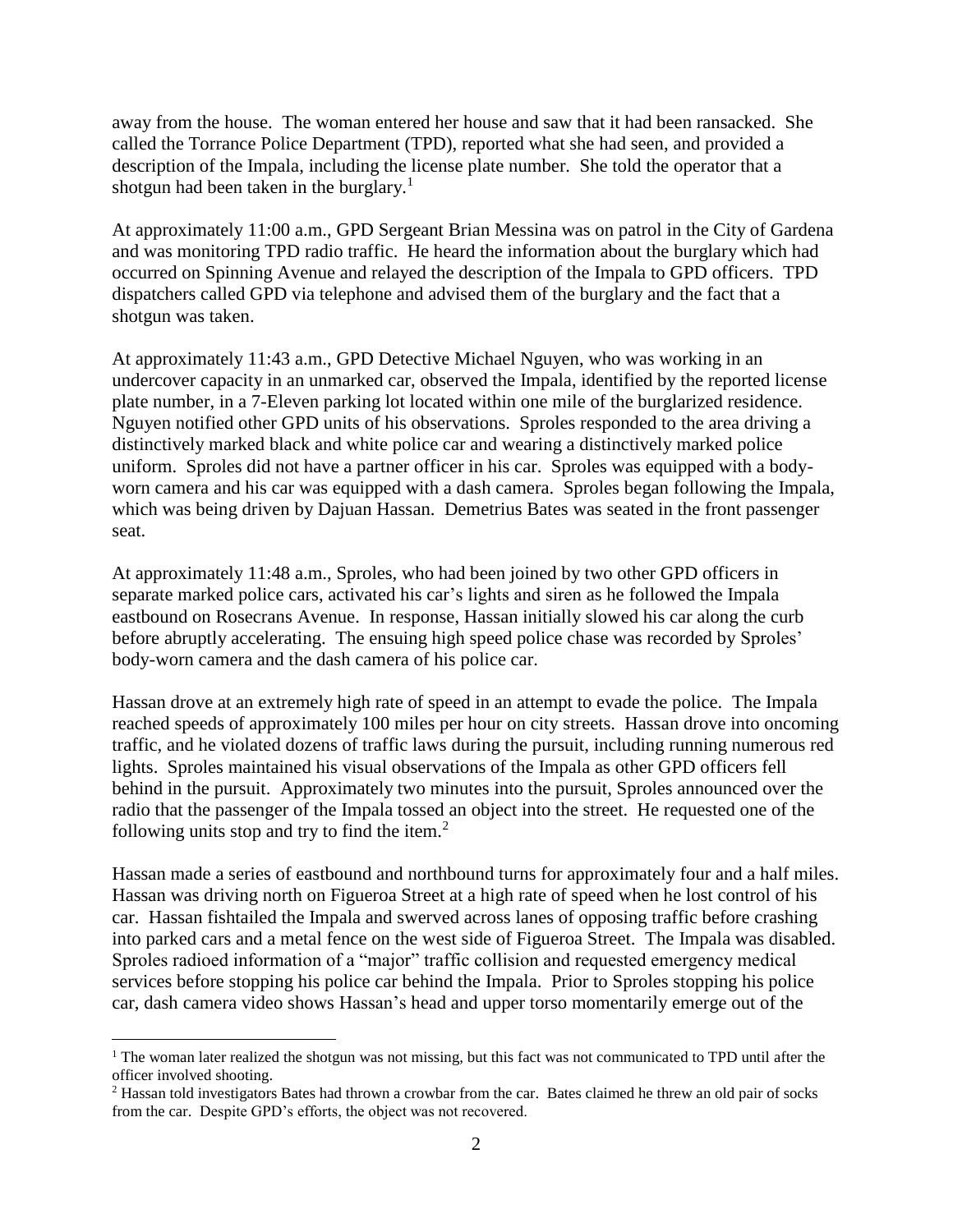driver's window. Hassan sat back down inside the car, and the dash camera captured unidentifiable movement inside the passenger compartment.



The Impala after the crash.



Sproles' dash camera depicts Hassan partially emerge from the driver's window immediately after the collision.

Sproles exited his car, drew his service weapon, and walked in front of his police car to the passenger side. Sproles did not give any commands to the occupants. In a period of eight seconds, Sproles fired a total of 14 rounds in two volleys. He first fired ten rounds, and then four rounds, at the passenger side of the Impala. After he fired all the rounds in his weapon, Sproles released his empty magazine and reloaded.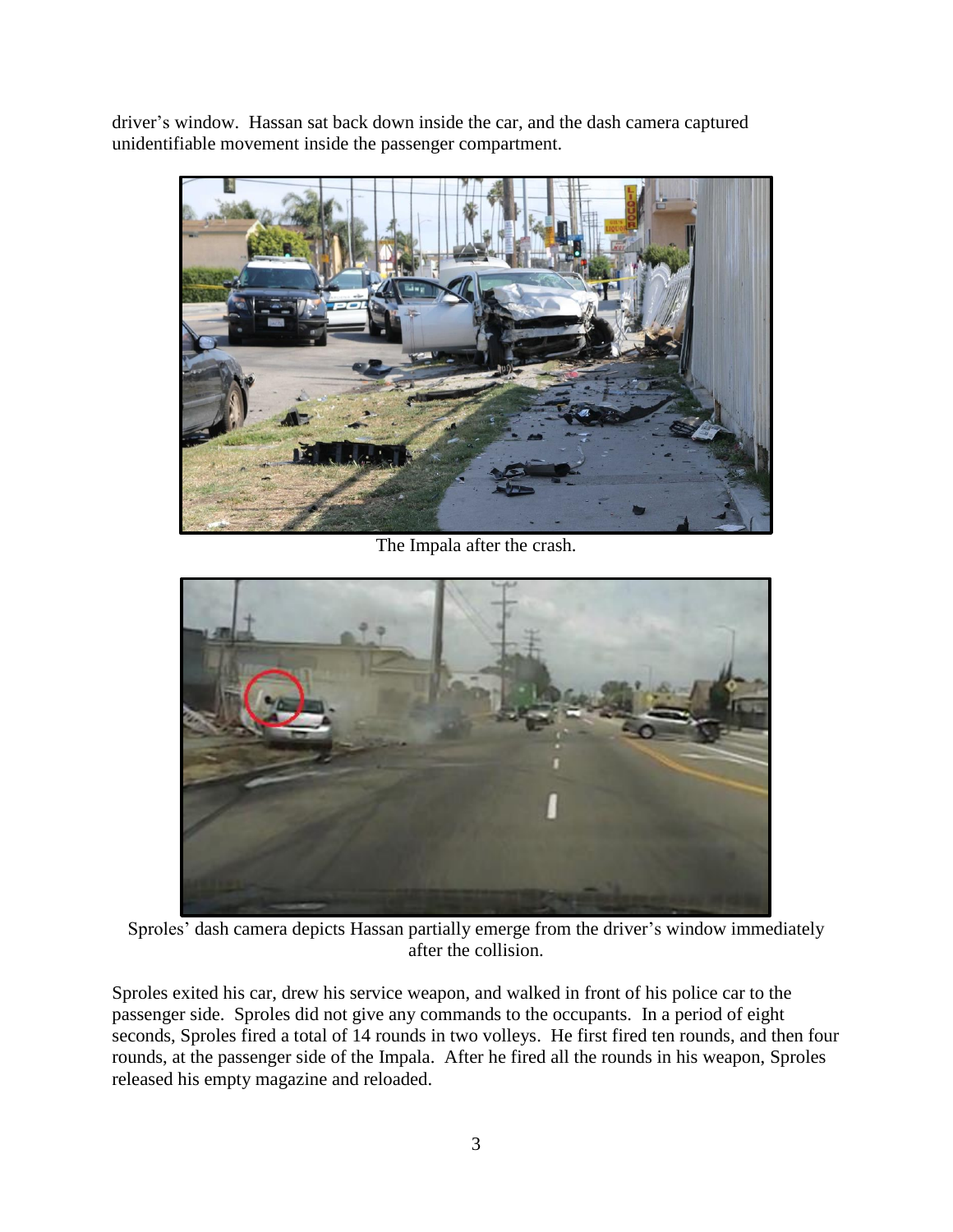Officer Jose Zamudio, driving another police car and also equipped with a body-worn camera, arrived as Sproles was firing his service weapon. He exited his car as Sproles fired the second volley of four rounds. After Sproles reloaded, Zamudio repeatedly shouted, "Let me see your hands!"

Neither Sproles' body-worn camera, nor Zamudio's body-worn camera video clearly captured movements, if any, inside the passenger compartment of the Impala prior to the shooting. Hassan and/or Bates can be indistinctly heard on the body-worn videos screaming during and immediately after the shooting ceased. Several minutes after the shooting, Sproles' body-worn camera recorded another GPD officer ask Sproles about the location of the object Sproles saw discarded from the Impala during the pursuit. Sproles gave him the location and stated, "It might have been a rifle, I don't know." Sproles also stated, "They might have thrown the shotgun out during the pursuit, but I don't know. I don't know what it was." GPD officers arrested Hassan and Bates. LASD investigators searched the Impala, and did not recover any weapons or identifiable stolen property from the Torrance burglary.

Bates' femur was broken as a result of the collision, and his right forearm suffered a large soft tissue laceration. Medical records confirmed that Bates was not struck by Sproles' gunfire. Hassan suffered no serious injuries from the collision, nor was he struck by gunfire. Sproles declined to provide a voluntary statement in this matter to LASD investigators.



Sproles fires the first volley of 10 rounds.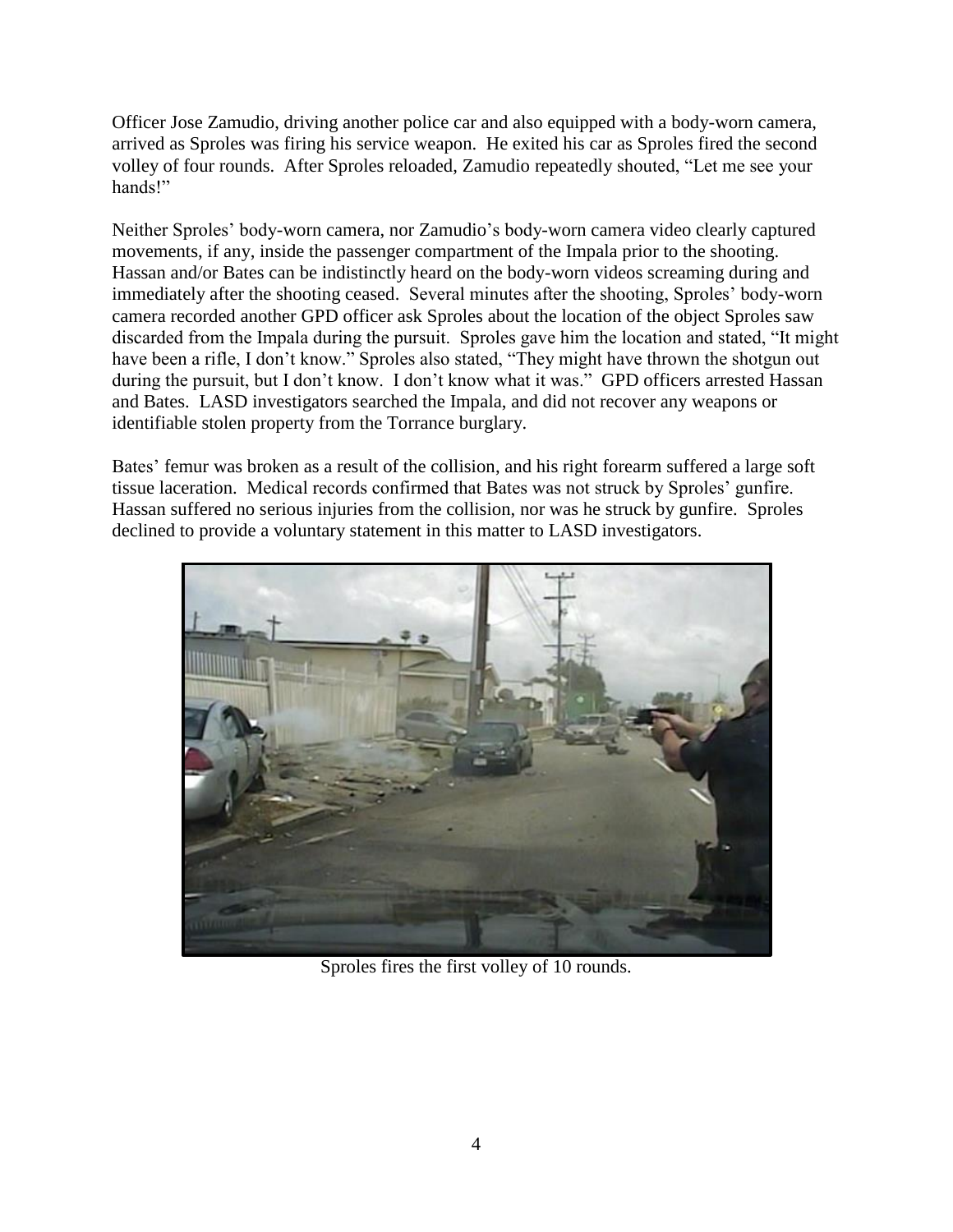

Sproles fires the first shot of the second volley of four rounds.

### **Statement of Jose Zamudio**

Officer Jose Zamudio told investigators that Sproles was "in the process" of shooting when he arrived. Zamudio stated that he did not observe what the occupants of the Impala were doing when Sproles was shooting because he was focused on and looking at Sproles.



Zamudio's body-worn camera depicts Sproles shooting when Zamudio exited his vehicle.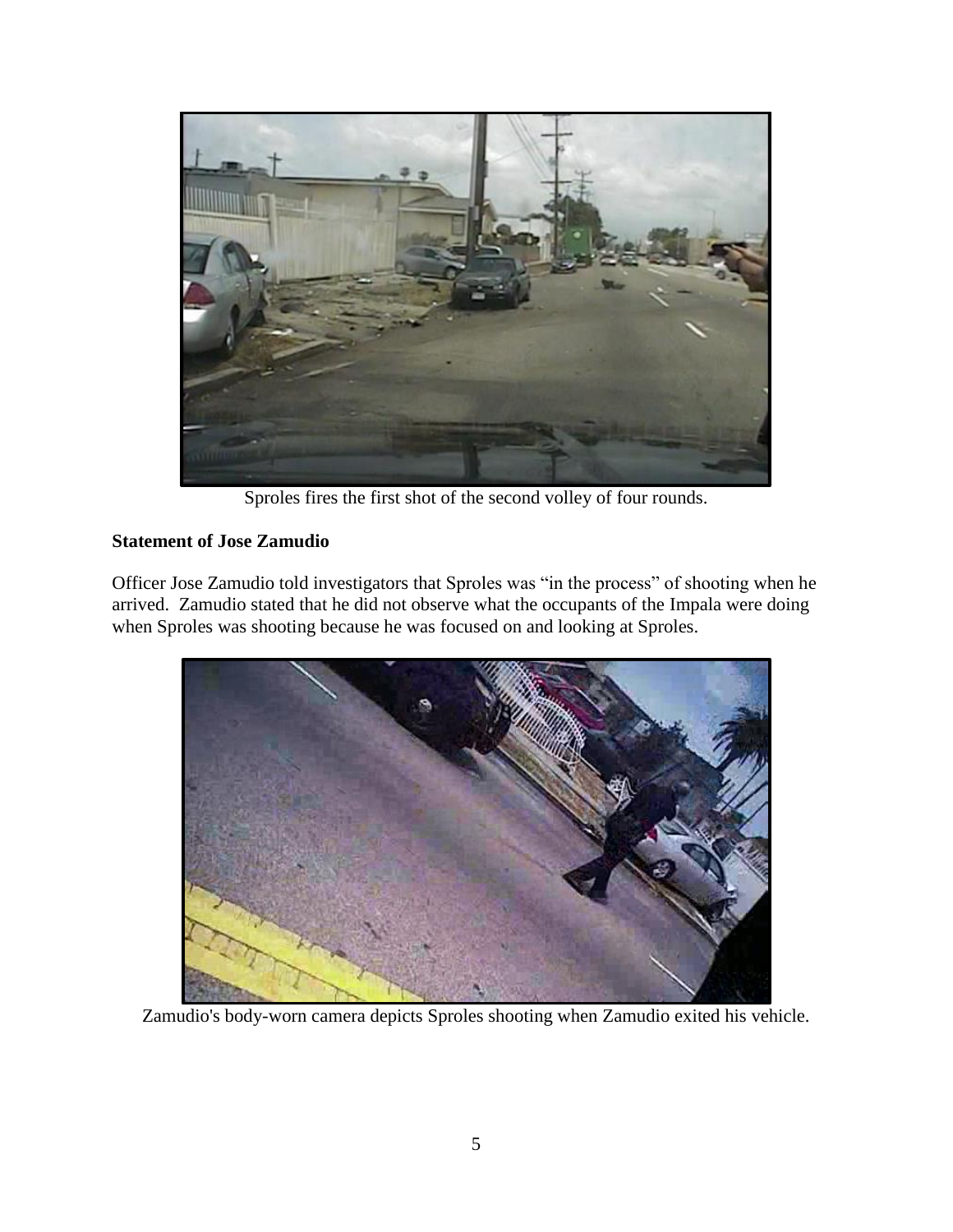

Zamudio's body-worn camera depicting his gun in the foreground as Sproles is shooting.

#### **Statement of Dajuan Hassan**

Hassan stated to investigators that he evaded GPD officers because he felt disrespected by them. He stated he was driving at approximately 100 miles per hour when he crashed the Impala. Bates was screaming that his arm and leg were broken, and then there was suddenly a "bunch of bullets" being fired. Hassan stated that he and Bates were not moving or reaching before the shooting, and that the police commands came after the shooting. Hassan also stated that Bates' left arm was just "hanging like it was gonna fall off."

### **Statement of Demetrius Bates**

Investigators interviewed Bates at the hospital. Bates stated that his arm was injured as a result of the collision and was "wrapped around [his] head" when the car came to a stop. He looked over to the right and saw the officer pointing a gun in his direction: "I didn't think he was going to shoot us, but I saw him point the gun and [thought] that was just standard protocol or whatever. Then he started shooting...He didn't yell nothing." Bates was trying to get down for cover during the shooting, but could not move much because of his broken leg.

### **LEGAL ANALYSIS**

California law permits any person to use deadly force in self-defense or in the defense of others if he actually and reasonably believed that he or others were in imminent danger of great bodily injury or death. CALCRIM No. 3470. In protecting himself or another, a person may use that amount of force which he believes reasonably necessary and which would appear to a reasonable person, in the same or similar circumstances, to be necessary to prevent imminent injury. *Id*. If the person's beliefs were reasonable, the danger does not need to have actually existed. *Id*. The prosecution has the burden of proving beyond a reasonable doubt that the person did not act in self-defense. *Id*.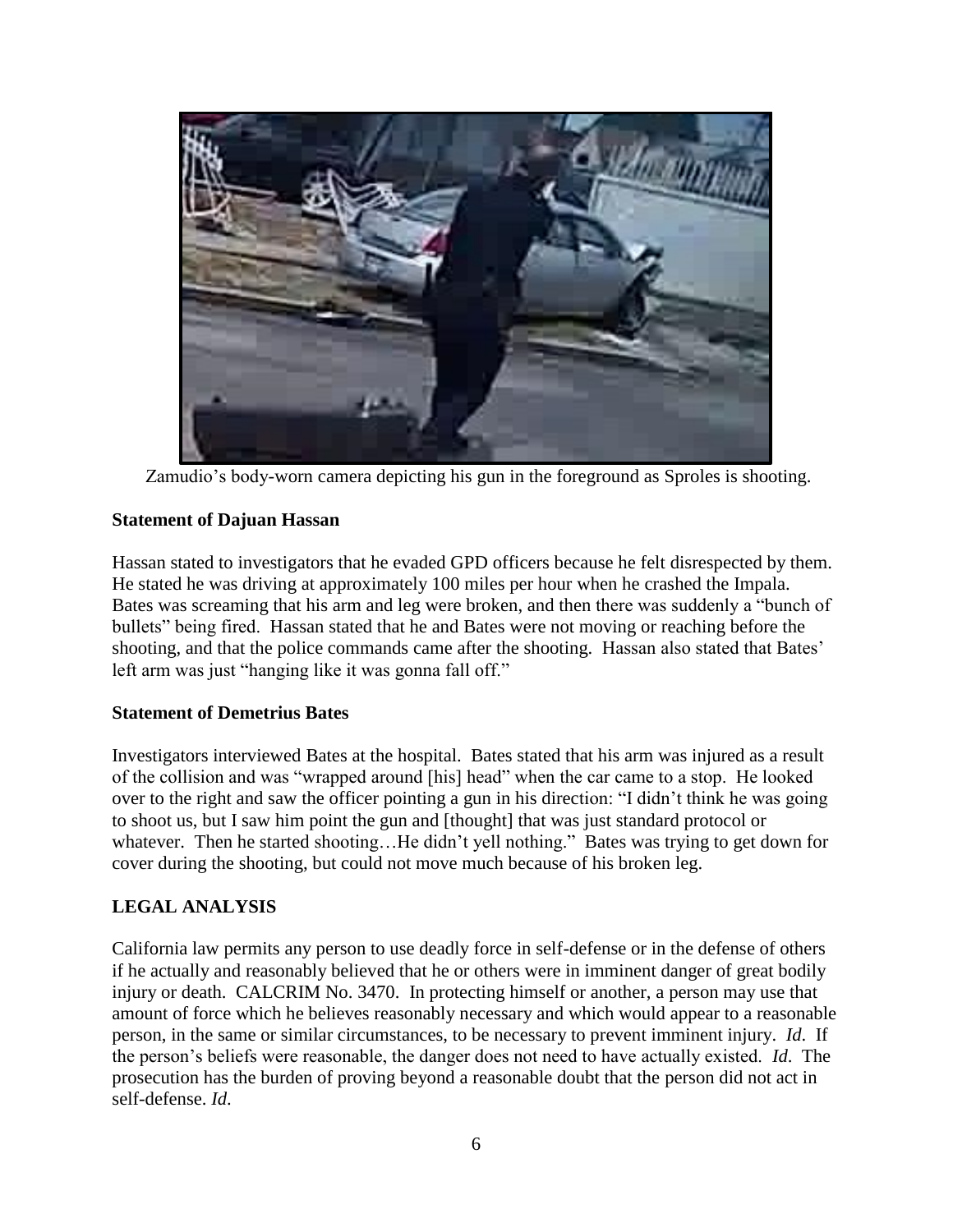In California, the evaluation of the reasonableness of a police officer's use of deadly force employs a reasonable person acting as a police officer standard, which enables the jury to evaluate the conduct of a reasonable person functioning as a police officer in a stressful situation. *People v. Mehserle* (2012) 206 Cal.App.4th 1125, 1146.

In evaluating whether a police officer's use of deadly force was reasonable in a specific situation, it is helpful to draw guidance from the objective standard of reasonableness adopted in civil actions alleging Fourth Amendment violations. "The 'reasonableness' of a particular use of force must be judged from the perspective of a reasonable officer on the scene, rather than with the 20/20 vision of hindsight… The calculus of reasonableness must embody allowance for the fact that police officers are often forced to make split-second judgments—in circumstances that are tense, uncertain, and rapidly evolving—about the amount of force that is necessary in a particular situation." *Graham v. Connor* (1989) 490 U.S. 386, 396-397.

In the analysis of whether a police officer "acted without legal necessity" and committed an assault under color of authority, 3 the appellate court in *People v. Perry* (2019) 36 Cal.App.5th 444, 461, concluded that, "the People must prove that he used more force than was necessary under the circumstances." "The reasonableness test evaluates the totality of the relevant circumstances" as outlined in *Graham*. *Id*. at p. 466. In the alternative, to prove that a person committed an assault with a firearm, the People must prove that he did not act in self-defense. CALCRIM No. 876. If two or more reasonable conclusions can be drawn from the circumstantial evidence, and one of those reasonable conclusions points to innocence and another to guilt, the fact-finder must accept the one that points to innocence. CALCRIM No. 224.

When Hassan crashed and disabled the Impala, Hassan and Bates posed no actual danger because they were not armed with any guns or weapons. However, the crux of the self-defense analysis is whether an apparent threat – one that Sproles actually and reasonably believed – existed at the time Sproles fired his service weapon.

Prior to his pursuit of the Impala, Sproles was given specific information that the occupants in the same Impala driven by Hassan were involved in a residential burglary and were armed with a stolen shotgun. Sproles body-worn camera recorded his statements to another officer after the shooting, where Sproles stated his belief that the occupants were armed with a "rifle" or "shotgun." Sproles attempted to conduct a traffic stop of the Impala, but Hassan failed to stop and attempted to avoid apprehension by driving in an extremely reckless manner endangering the lives of numerous persons. After the collision, Hassan's upper body momentarily emerged outside the driver's window, and then there was some movement inside the passenger compartment. Bates' right arm was positioned behind him and "wrapped around his head." Bates looked in Sproles' direction. It was at this point that Sproles fired his service weapon.

To prove Sproles committed an unlawful assault by firing his service weapon, the People must prove beyond a reasonable doubt that Sproles did not act in response to an apparent deadly threat. Sproles declined to provide a statement in this matter. Thus, the analysis relies on the totality of the circumstantial evidence. If one reasonable conclusion based on the circumstantial

 $\overline{a}$ 

<sup>3</sup> Penal Code section 149.